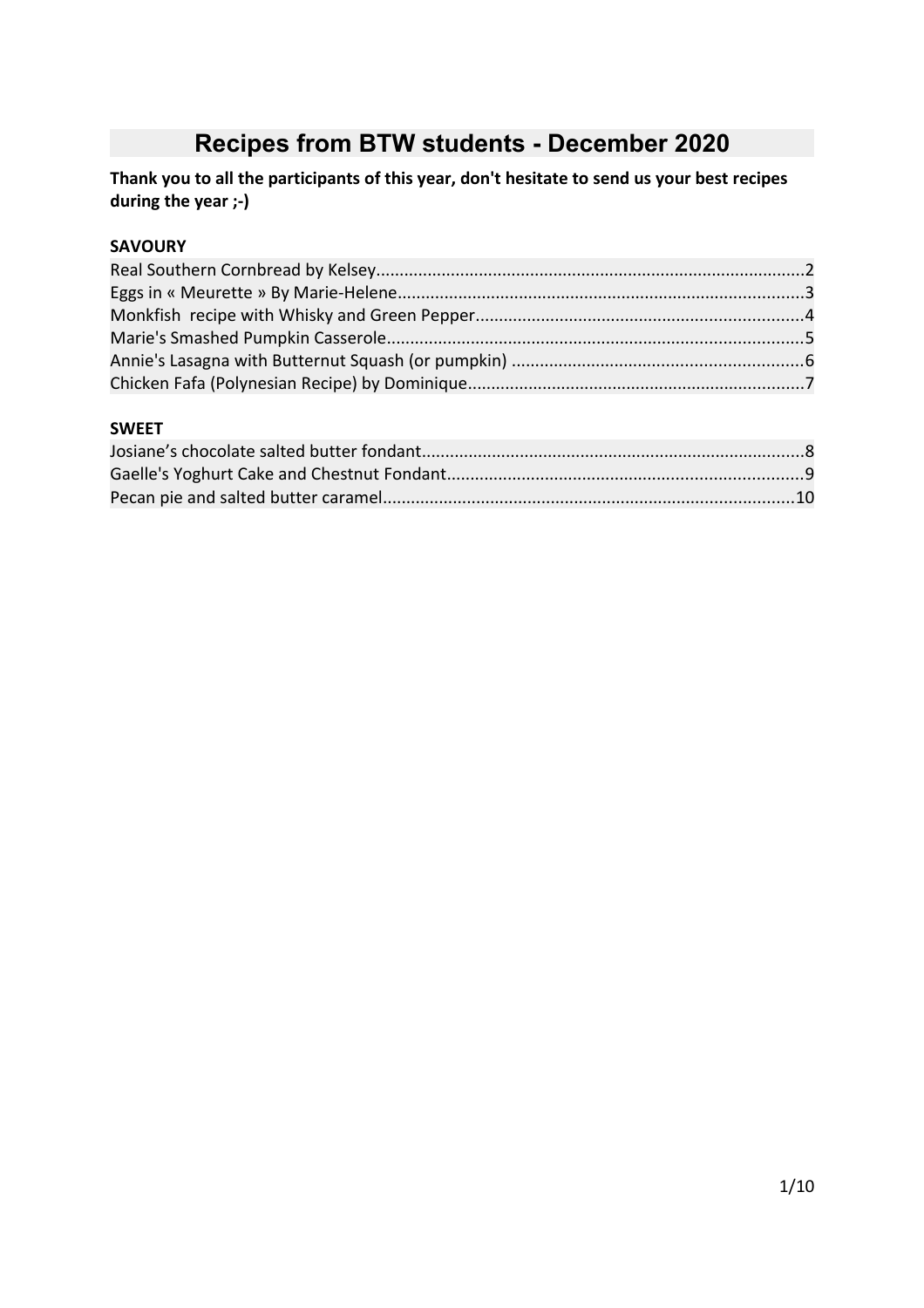# **Real Southern Cornbread by Kelsey**

### **Ingredients:**

- 1 c cornmeal\* 1 c flour\*\* 1 tbsp baking powder 1 tbsp sugar A pinch of salt 1 egg 2-3 tbsp oil, melted butter or fat 1 c buttermilk (or substitute yogurt)
	- Combine dry ingredients in a large mixing bowl.
	- Add the egg, fat and buttermilk and combine just enough to wet the mixture.
	- Pour into a well-greased baking pan or iron skillet.
	- Bake in 375°F oven until a knife inserted in the center comes out clean.
	- Or, cook on the stove in an iron skillet on low heat until done.

\*This recipe is for cakey cornbread (to spread butter and jam on).

For crumbly cornbread to sprinkle on soups or sauces, use 1  $\frac{1}{2}$  c cornmeal and  $\frac{1}{2}$  c flour. \*\*For a gluten-free version, use corn starch instead of flour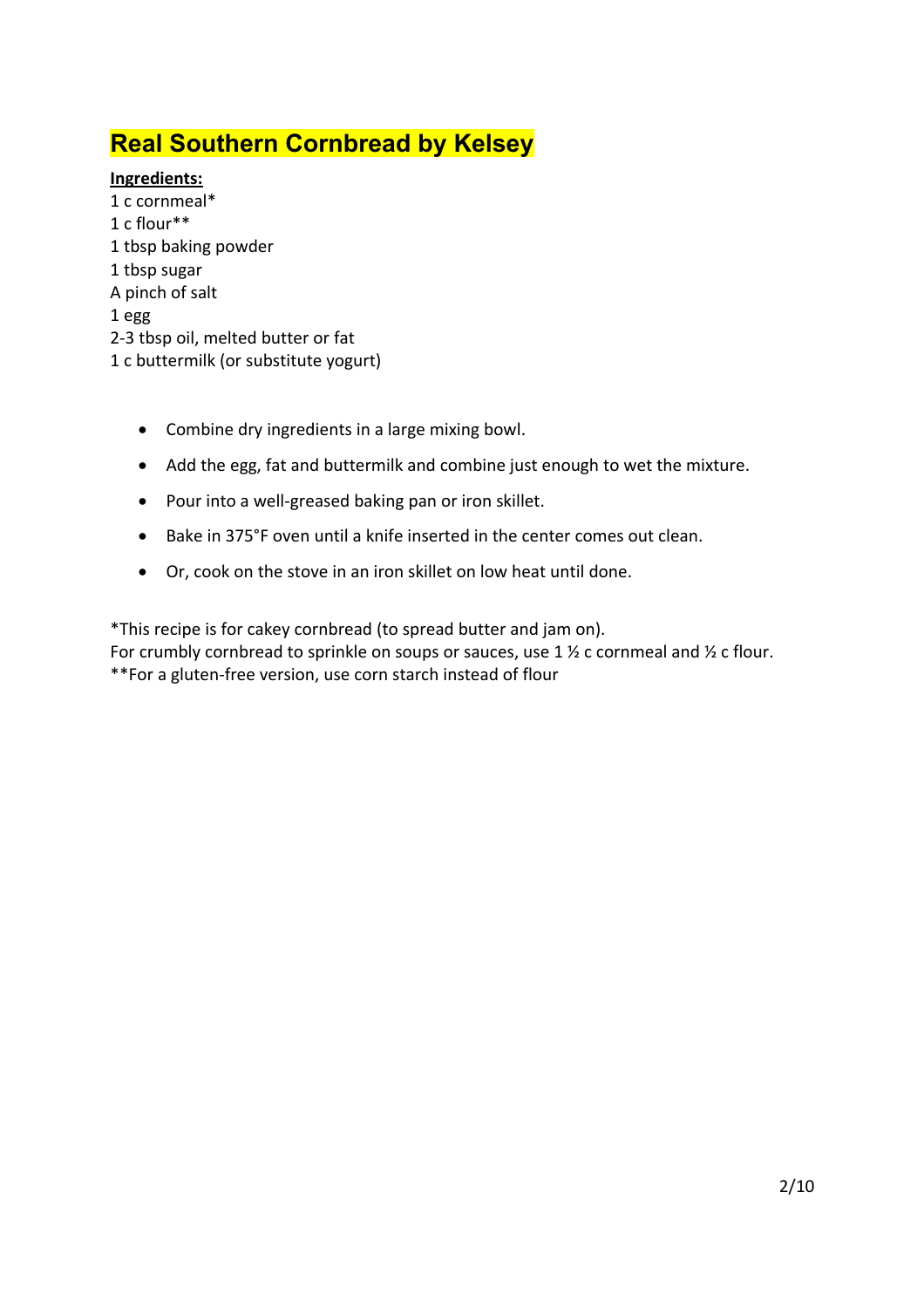### **Eggs In « Meurette » By Marie-Helene**

2 eggs per person (if it's the main course, one egg if it's the starter),

150 g of pieces of bacon,

200 g of button mushrooms,

1 jar of small whites onions,

1 tablespoon of flour,

1 bottle of strong red wine,

1 square of dark chocolate (70% cocoa minimum),

1 square of sugar, butter,

pepper, salt, croutons (bread),

a little bit of cream, oil.

The recipe is good if you use a good wine. Personally I use a Pommard or Chambolle.

- 1. Mince the onion and mushrooms.
- 2. In a stove, cook the onions with a little of oil until they turn gold.

Add sugar 5 mn before the end of cooking. Set them aside.

- 3. Brown the mushrooms and bacon with a little butter in the stove.
- 4. Mix onions, mushrooms and bacon in a large saucepan. Add the flour and stir until the flour turns golden brown.
- 5. Add the wine gradually. Add salt and pepper. Leave on low heat to reduce for 45 min. The sauce should become creamy.
- 6. Before serving, toast the bread (or use ready-made croutons).
- 7. Just before serving, add to the wine a square of dark chocolate and a tablespoon of cream.
- 8. Poach the eggs in the wine
- 9. In a plate, deposit the croutons, the poached eggs and add the sauce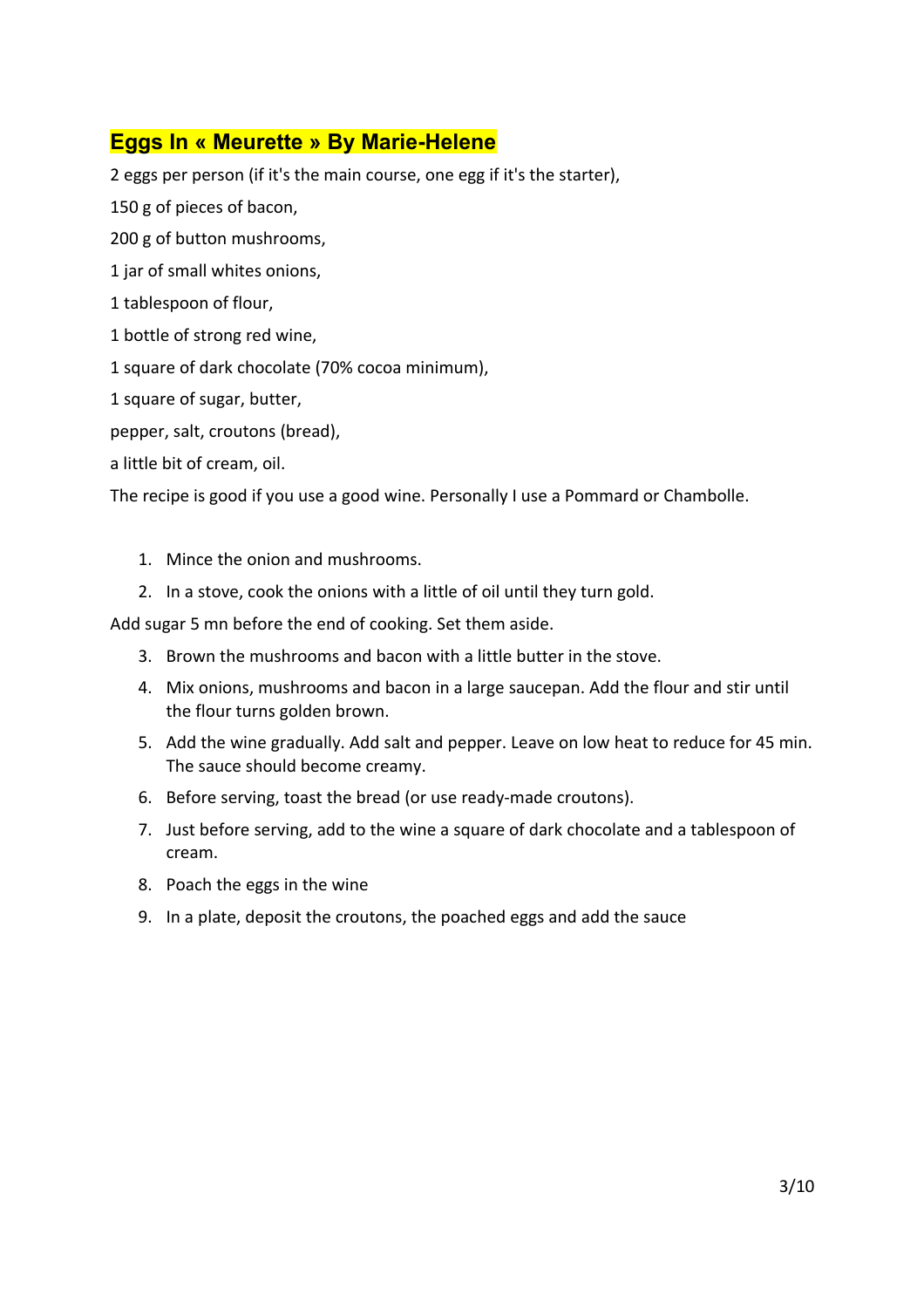### **Monkfish recipe with Whisky and Green Pepper**

For 4 People :

- one kilo of monkfish cut in slices
- three TBSP of heavy cream sour
- forty grams of butter
- a shot glass of Whisky
- a teaspoon of green pepper

Method :

- Melt the butter in a large pan, put the slices of Monkfish
- Brown the slices for five minutes on each side add salt, pepper
- Put the Whisky glass and flambe, add the cream reheating for three minutes
- Serve with Basmati rice and creamed spinach

Enjoy your meal !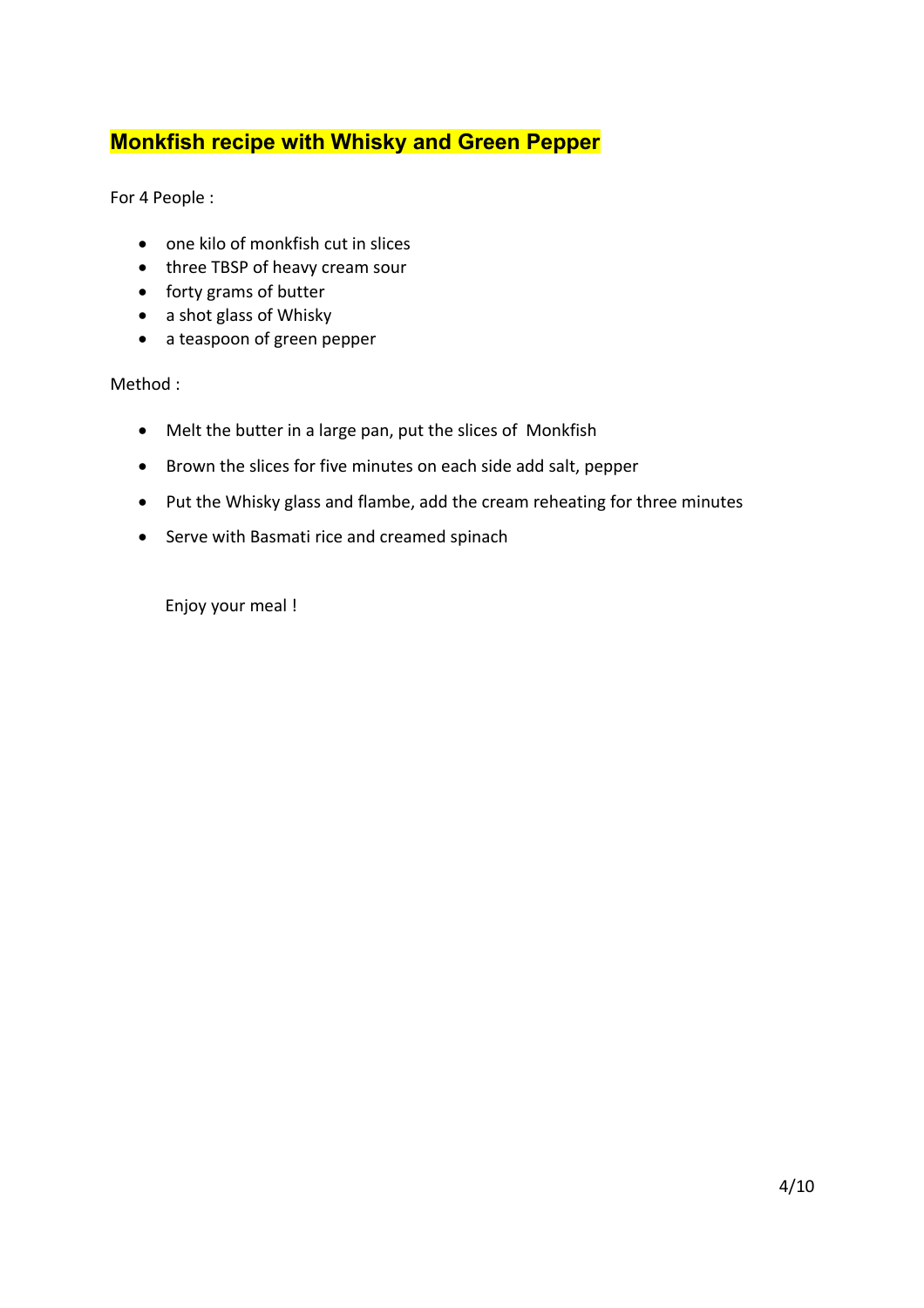### **Marie's Smashed Pumpkin Casserole**

1.5 kg pumpkin 500 gr potatoes 500 gr chopped steack 150 gr smoked breast bacon 2 onions 3 cloves garlic 100 gr butter 80 gr grated parmesan parsley grated nutmeg salt and pepper

- At first, pumpkin and potatoes must be chopped off in cubes and stewed in a cooking pot in 40 gr butter and a pinch of salt during 45 minutes.
- The flesh must be reduced to a puree.
- Then add salt, pepper and nutmeg.
- The chopped onions and garlic must be melted in 40 gr butter without being coloured.
- After 5 minutes, add the smoked breast bacon and then chopped steack.
- Mix it well and add the parsley. Let it cook during a few minutes.
- Pour the meat preparation at the bottom of a casserole dish.
- Cover it with mash and equalize the surface.
- Sprinkle with the parmesan an divide the rest of the butter into hazelnuts.
- Bake for 20 minutes to brown. Serve with fruity and robust red Gaillac.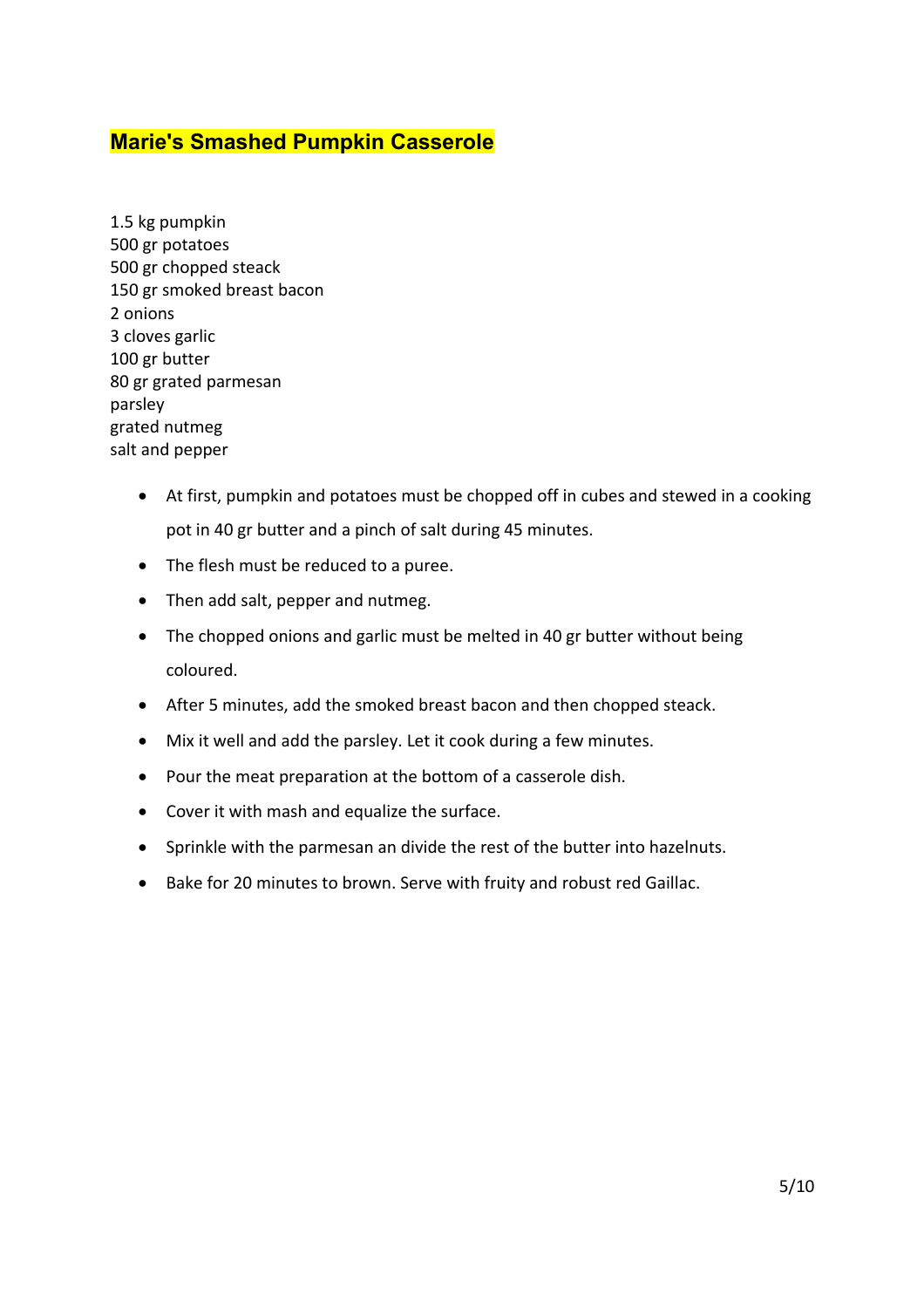# **Annie's Lasagna with Butternut Squash (or pumpkin)**

### **and Forest mushrooms**

A pack of frozen mushrooms or 600g ceps 500g butternut squash 25cl milk 2 tbsp cornstarch 2 tbsp fresh cream Salt, pepper and a pinch of nutmeg 10-12 dry sheets of lasagna Grated parmesan cheese or goat cheese If you don't have wild mushrooms, you can use a pack of frozen forest mushrooms and follow the instructions to prepare them.

- Cook the squash : peel it, cut it into chunks, brown them in oil, add 2 tbsp of water then cook until the squash is soft. Roughly mash it.
- Prepare a bechamel sauce. To make it quicker and lighter, I just combine cornstarch and milk, salt, pepper and nutmeg, I heat it until it thickens, stirring the sauce constantly to prevent sticking.
- Then I add fresh cream.
- Pre-heat the oven (180°).
- $\bullet$  Butter a baking dish.
- Put a layer of butternut and mushrooms in the bottom.
- Lay lasagna sheets on top of this (cut them to fit if necessary).
- Then put a layer of béchamel sauce.
- Continue layering until all the ingredients have been used up.
- Finish with a layer of béchamel sauce and sprinkle grate cheese on the top.
- $\bullet$  Bake for 40mn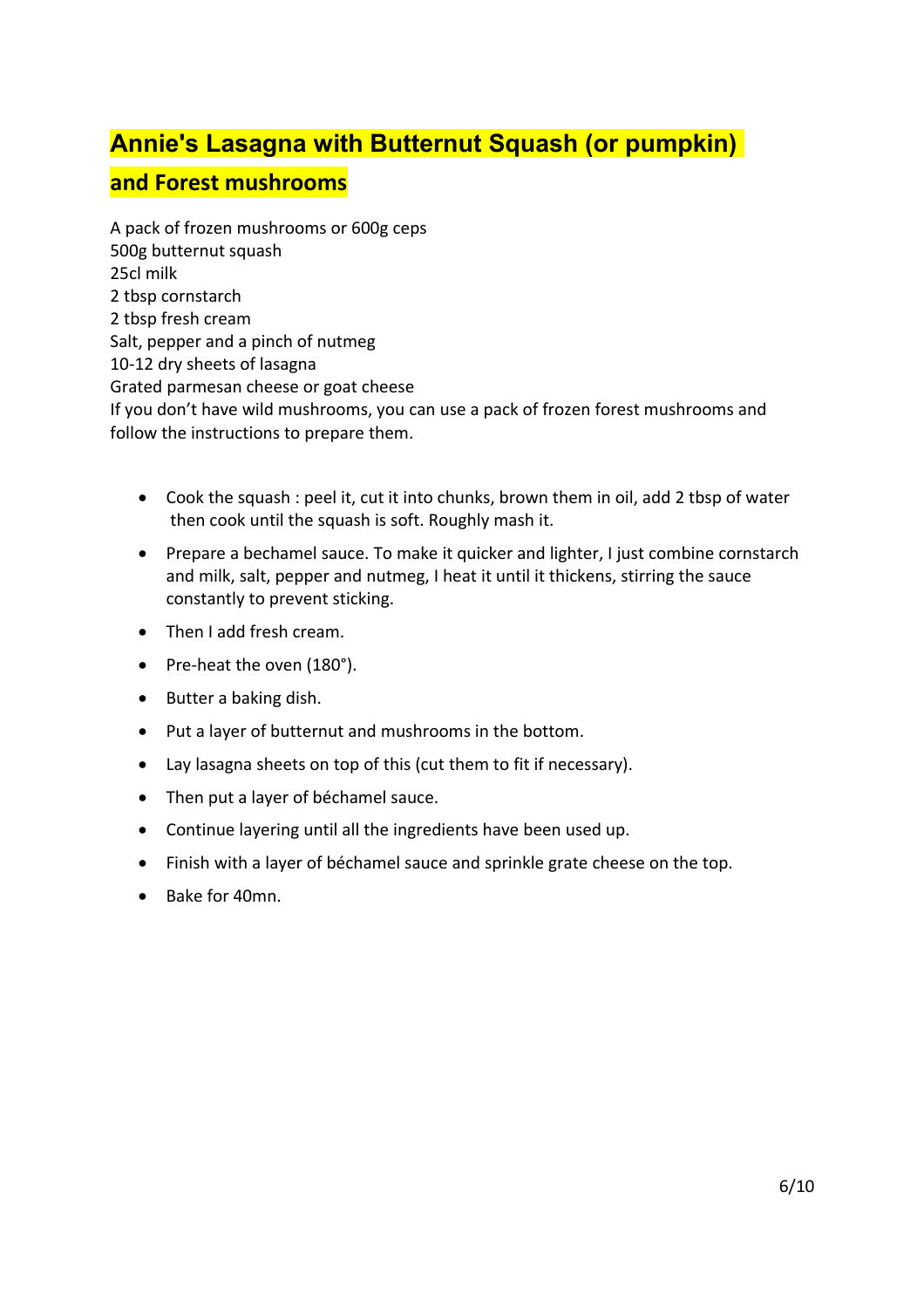# **Chicken Fafa (Polynesian Recipe) by Dominique**

Fafa is a typical polynesian plant that we can't find here. So we substitute with spinach (which is very close). Personally, I use frozen spinach branches. Easier!

### **Ingredients for 6 persons**

- 600 g fafa (or spinach in branches)
- 6 big chicken legs
- 35 cl of coconut milk
- $\bullet$  4 onions
- 4 green lemon (maybe 3 are enough, Tahitian lemons are different: small, round, and very flavored)
- 2 garlic cloves
- mixed herbs
- $\bullet$  ginger
- salt and pepper

#### **Method**

- Cook spinach in water with lemon and salt, during a quarter of an hour.
- Cut onions and ginger
- Cut chicken legs in two pieces (or more If you need)
- Sauté onions and ginger in a casserole dish. Then add chicken pieces, garlic and brown slowly.
- When they are brown enough, add fafa (or spinach) , the rest of lemon, salt and pepper.
- Stir slowly without burning ? Sticking? for 5 minutes, by regularly wetting with the spinach cooking water.
- Cover and cook on low heat for 40 minutes
- At the end of cooking, add coconut milk and stir.
- Serve over rice.

**It's a very easy recipe, and the result is delicious! My friends and family love it, I hope you too!**

**Dominique**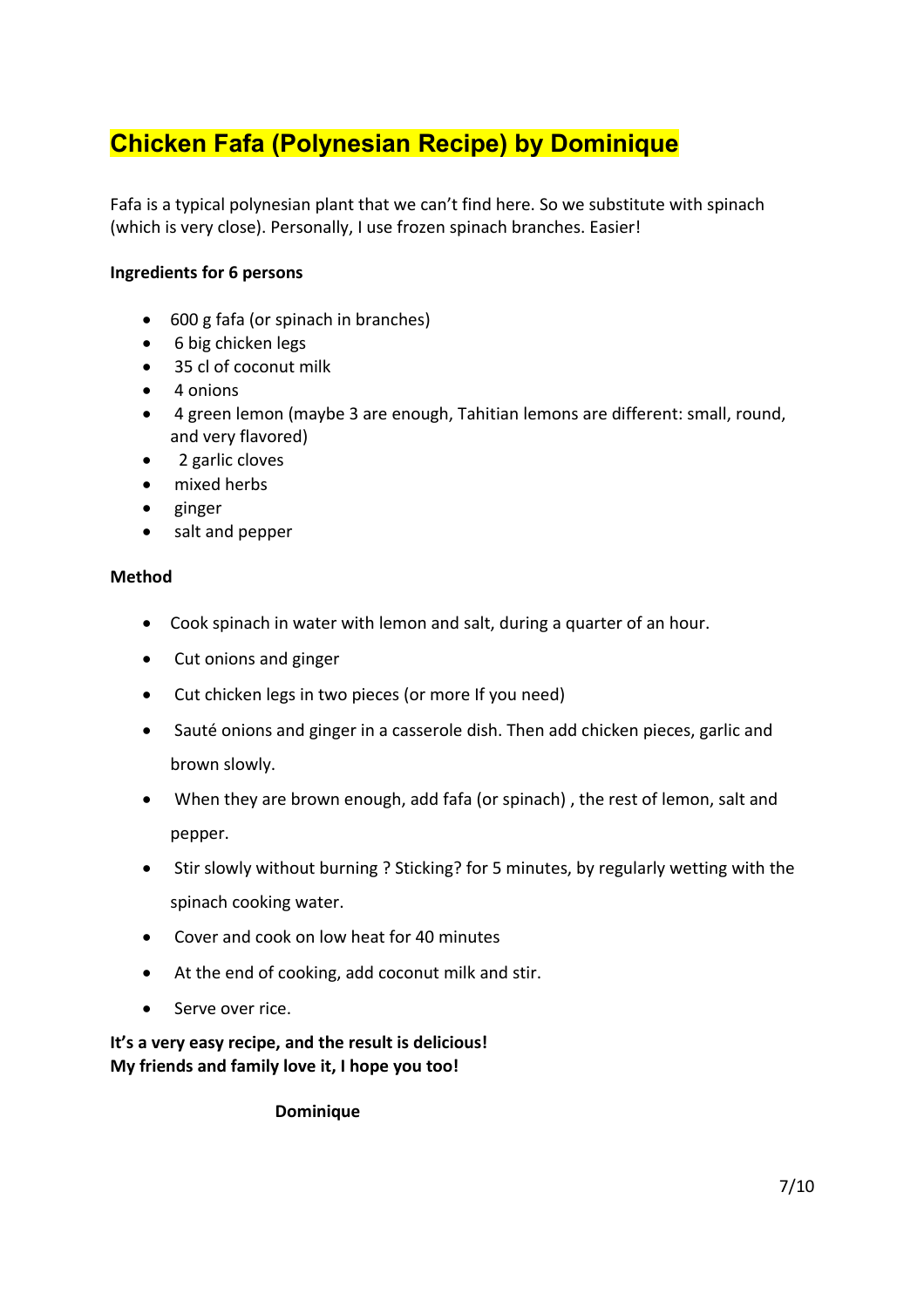## **Josiane's Chocolate Salted Butter Fondant**

### **Ingredients:**

200 grams of salted butter, 200 grams of of a good quality of dark chocolate, 160 grams of powdered sugar, 5 eggs.

#### **Method:**

- Prehate your oven at 180°
- Put all the ingredients in a bowl and mix them
- Line your cake pan with baking paper and spread your preparation into it
- Cook it during 25, 30 minutes (look at it and cook it a little more if necessary)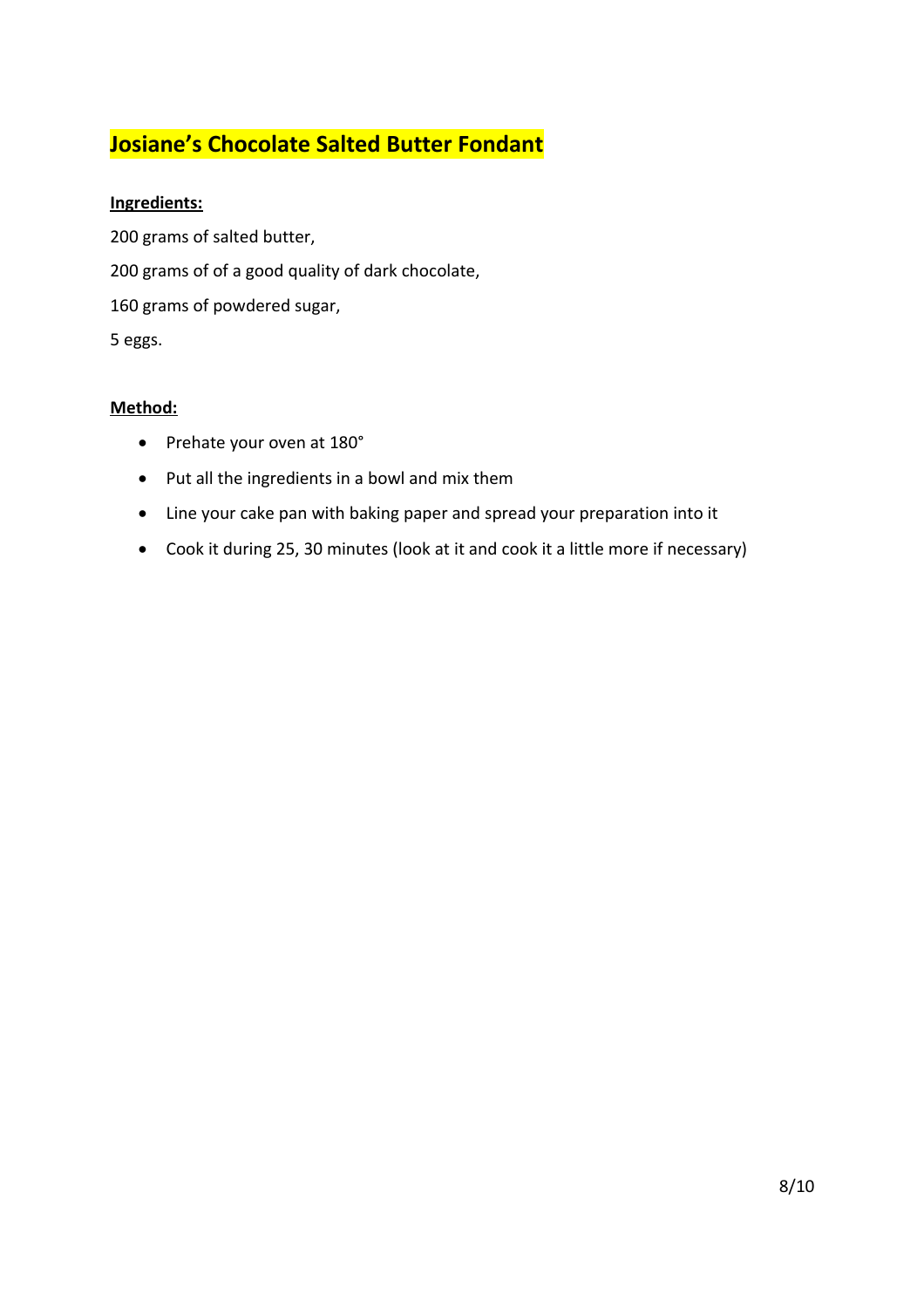## **Gaelle's Yoghurt Cake And Chestnut Fondant**

### **1) Yoghurt Cake**

ingredients: 1 yoghurt, flour, white sugar, eggs, oil, 1sachet of baking powder

- First, preheat the oven at thermostat 180°
- Then pour the yoghurt in a bowl and keep the pot because you need it to measure the other ingredients.
- In the bowl, add :

| 3 pots of flour             |
|-----------------------------|
| 2pots of sugar              |
| 3eggs                       |
| half a pot of oil           |
| the sachet of baking powder |

- Stir all of these ingredients with a wisk and if you want, put some fruits cut in dice (apples, pears, bananas)
- Pour the mixture in a cake mould and put in the oven during 35 minutes at thermostat 180 degrees.

Enjoy with coffee and vanilla ice cream. Children can do it easily!

### **2) Chestnut Fondant**

Ingredients: 250 grams of butter, 500 grams of chestnut cream, 6 eggs

- First, cook the butter over a low heat
- In a salad bowl, melt the eggs and the chestnut cream ant add the melted butter.
- Put the mixture in a mould (I use a crown mould with a hole in the middle).
- Bake it in the oven during 50minutes at thermostat 200 degrees.

If you like chestnut, the taste of this cake is amazing although a little caloric ;-)